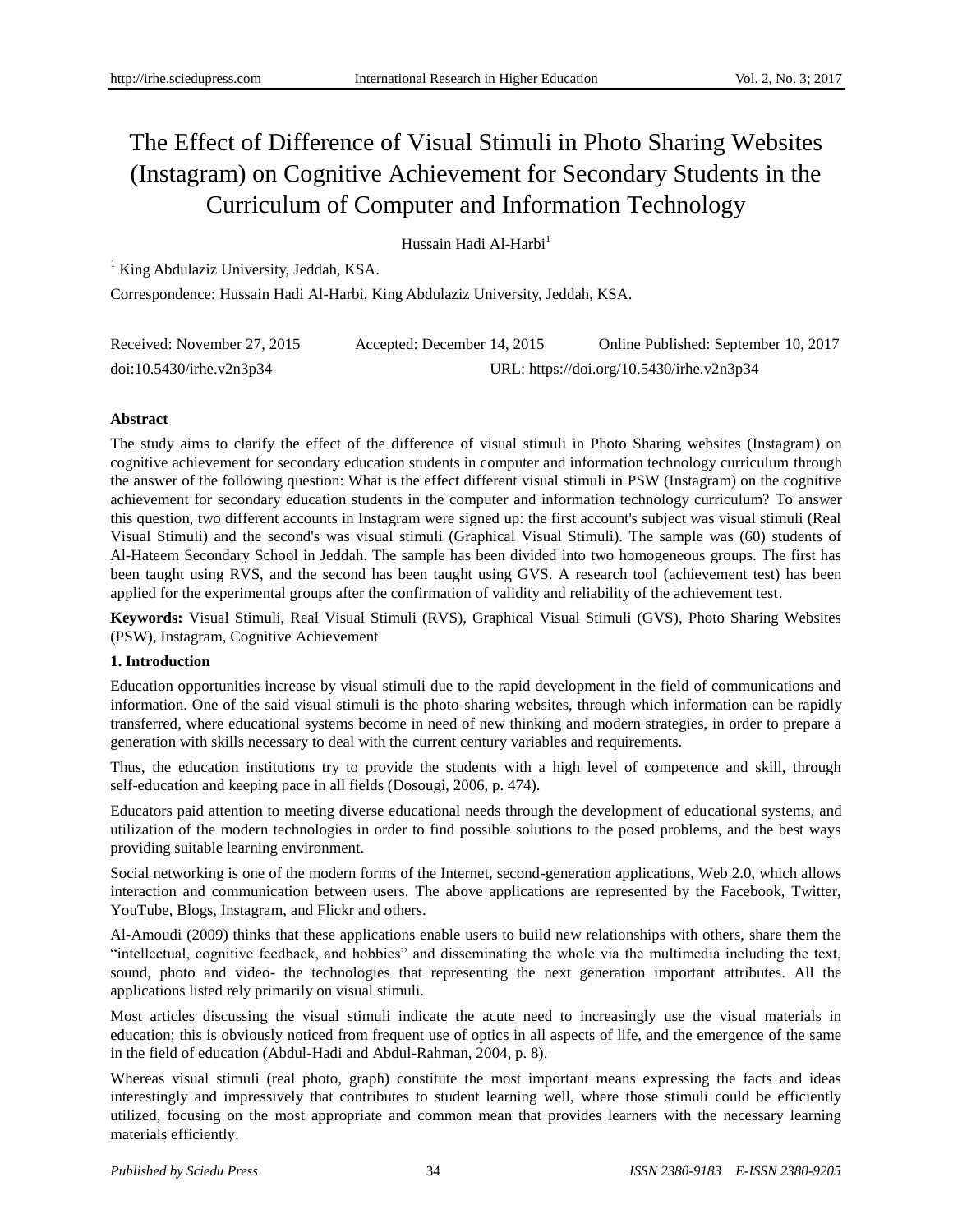(Paivio 2006) who wrote "the dual coding theory" thinks that the memory is divided into two types: one of them is to represent the verbal information, and the other to represent the non-verbal information, the encoding of which in both memories leads to a level of remembering better than encoding of one memory, and this method supports learning when visual stimuli used.

Instagram is one of the photo-sharing sites and one of the Web most famous applications Web 2.0, which basically depends on the use of visual stimuli realism, both real and graph. It is a free application for photo and videos sharing, as well as social network, where web photo allows discussion to a number of diverse learners who are interacting about these photo and encourage others to publish other photos related to the same basic sharing subject, it is rather, host digital photos for the learners willing to share them over the Web. Every learner is allowed to download photos and add comments & different explanations about these photos, and establish & manage his own set of photos through using the social context to share other learners.

The visual stimuli including the photo sharing sites, constitute the way by which the emerging younger generations think, and that adherence to traditional methods of education will lead to a gap and a sharp separation between what is delivered to students in educational institutions, and ways of thinking in the outside world, so it is necessary to educators to take advantage of these visual stimuli to have educational that adapted to the around as awhole (Klopfer, Osterweil, Groff, and Haas, 2009).

According to the previously mentioned points, it obviously that the importance of utilizing the poto-sharing sites in both teaching and learning processes enforce the educational institutions to adopt strategies and teaching aids allow optimal utilization of visual stimuli through photo-sharing sites.

Due to the growing turnout and the interaction between users, the researcher tries to utilize photo-sharing sites in education through Instagram site and take advantage of these presentations and try recognizing the visual stimulus which help students understanding interestingly and effectively.

#### **2. Problem**

Under the Web-second generation applications, the importance of using photo-sharing sites rises in both teaching and learning process, which is a new reality utilized in the educational process. In this study, the researcher tries to recognize the right part, in order to utilize such sites that depend on the idea of showing digital photos-sharing sites, but said photos have many types, including real photo and graph, the real one have many characteristics, some of which, is that they simplify reality and focus on the basic details of the photo excluding unimportant details, but recognizing the preference one type in comparison to another together with utilizing the same in the teaching the high level Computer and Information Technology curriculum can only take place through scientific research.

Some studies findings have pointed to the effectiveness and essence necessary to utilizing the visual stimuli in both teaching and learning processes such as Fath Allah (2007) and (Stavy, 2008) study, in addition, (Tibell, 2010) study discovers the effectiveness of using visual stimuli real photo using animated and still photos in teaching science subject to the high school students, where the findings showed the effectiveness of visual stimuli- real photo regardless of its kind in the students' achievement and trends.

But the studies paid attention to the effectiveness of the graphic photos as opposed to traditional education and the impact of which on student achievement (Grabowski study, 2004)), which aims at identifying the impact of the diversity of visual stimuli photos – the fixed graphical photo in comparison to the animation on the student's achievement and performance. The study reveals that there are no differences related to the diversity of visual stimuli in achievement and performance, in addition to (Hughes study, 2007), which targeted the impact of the graphic photos through animation on student achievement, and the findings showed superiority by the group of education (through the graphical photos) over the traditional education group (in the field of achievement).

From these studies, it is obviously that they focus on the comparison between the two types: real photo and graphic photo to discover which are more effective, and in (Al-Sarraf study, 1998) that targeted the recognition of the effect of the real photo as opposed to graphic photos, the findings showed that the real photos are more preferred by learners unlike the graphic photos, whereas in (Khalaf Allah study, 2010) which targeted the recognition of the effectiveness of different real photo in comparison to the graphic photos, the findings showed that the graphic photos are more effective than real photo.

Such studies conducted the comparison process in other environments other than the photo-sharing sites. In this research, such as (Fath Allah study 2007), conducted through educational activities, or (Khalaf Allah, 2010), which took place through a proposed program, or (Erigin, 2008)) and (Stavy study, 2008), which took place through photos presentation via computer.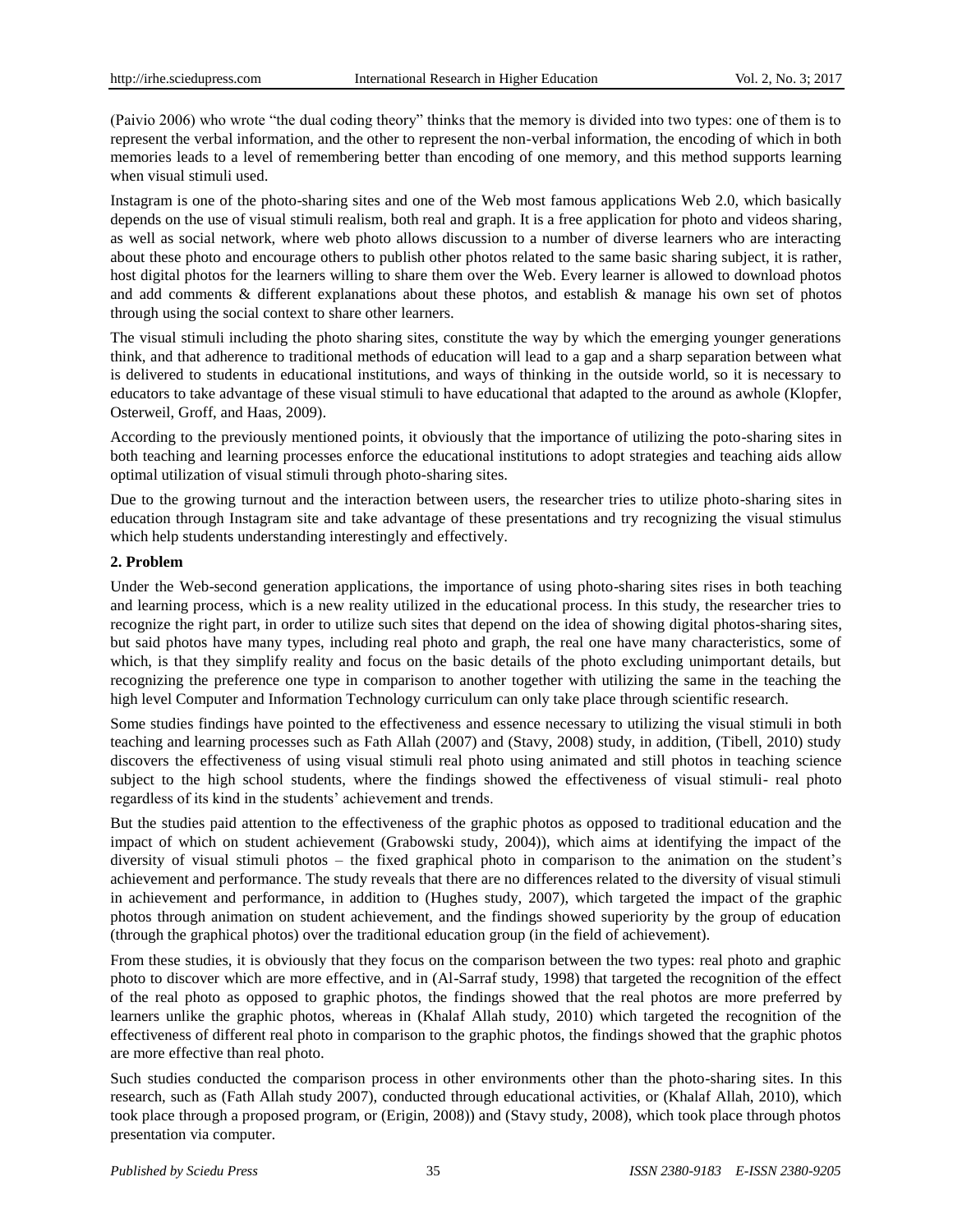Even in these studies framework, which paid attention to a comparison between the types of photos using different environments, we find that they focused mostly on the comparison between still photos and animation (Grabowski study, 2004)) and (Tibell study, 2010), then they thought in conducting study to compare between real photo and graphic photo, but in a different and modern environment –photo sharing sites.

(Al-Halfawi 2009) has pointed out to the importance of relying on photos sharing sites in delivering some curriculum that can be delivered through these environments.

In a study conducted by (Waycott and Kennedy, 2009, pp. 1085-1095) targeted the recognition of the effectiveness of using photo sharing tool as one of the Web applications 2.0 in the teaching chemistry at the University of Melbourne, Australia, where the experiment was based on the use by educators to their mobile phones in photocopying some chemical phenomena that occur in everyday life, and then disseminating the same in the Web through Flicker, as one of the photo sharing sites and exchanging discussion about those photos. The study finding emphasizes that the sharing of the photos enabled the students to see many phenomena and recognize some details that are difficult to be achieved in conventional methods. the study sample of students has upload (1894), of which (1849) photos of which were subjected to comment, and the total comments is(4262), which demonstrates the attraction of the students towards the photo sharing tool among educational topics study.

Nov and Ye (2008, pp. 1-11)study that everyone has a set of self motives that encourage him to share photos through different locations, which indicates that the learners of the current generation have what may help to adopt Photos sharing in the learning processes idea.

For the attention paid to photo sharing among the learners, (Kucuktunc, et, al study, 2008, pp. 61-73) targeted building a system integrating between photos and texts to increase the effectiveness of learning process, where the study has developed a system that allows the learner to raise upload his photos, together with posing a description or explanation to these photos in the system, whereas this description is compared to the system database, and in turn it is essential to display all photos associated with this text description that the learner uploaded through the system, the matter making retrieval process easy to enrich learner.

Accordingly, the research problem can be formulated in the following question:

What is the impact of different visual stimuli in the photo sharing sites Instagram on the computer and information technology cognitive achievement development by the high school students?

#### **3. Objective of the Research**

Identification of the suitable visual stimuli (real - graphical) in the photo sharing sites Instagram photos on the computer and information technology cognitive achievement by the high school students.

#### **4. The Need of Research**

The research is highly important due to:

*4.1* Identifying the appropriate visual stimuli (real - graphical) in the delivery of computer and information technology curriculum through photos sharing Instagram sites.

*4.2* The research is an attempt to utilize visual stimuli in sharing photos sites to urge teachers and students alike in using Instagram in both teaching and learning processes.

*4.3* The research represents a response to the previous studies that recommend taking advantage of the features and potential found in modern applications Web 2.0 (Al-Khalifa, 2006); (Weller and Dalziel, 2007, pp. 1-7); (First International Conference of e-learning and distance education, learning industry, Saudi Arabia Industry, 2009).

#### **5. Research Hypotheses**

There are significant statistically differences at 0.05 level between both mean scores of the cognitive achievement test for the experimental group (real stimuli) and the second experimental group (graphical stimuli) due to the impact of different visual stimuli in the photos sharing Instagram sites.

#### **6. Methodology**

#### *6.1 Participants*

Research group consisted of 60 students from the first grade high school students, who are randomly selected and divided into two groups, each group consists of 30 students, according to the following table: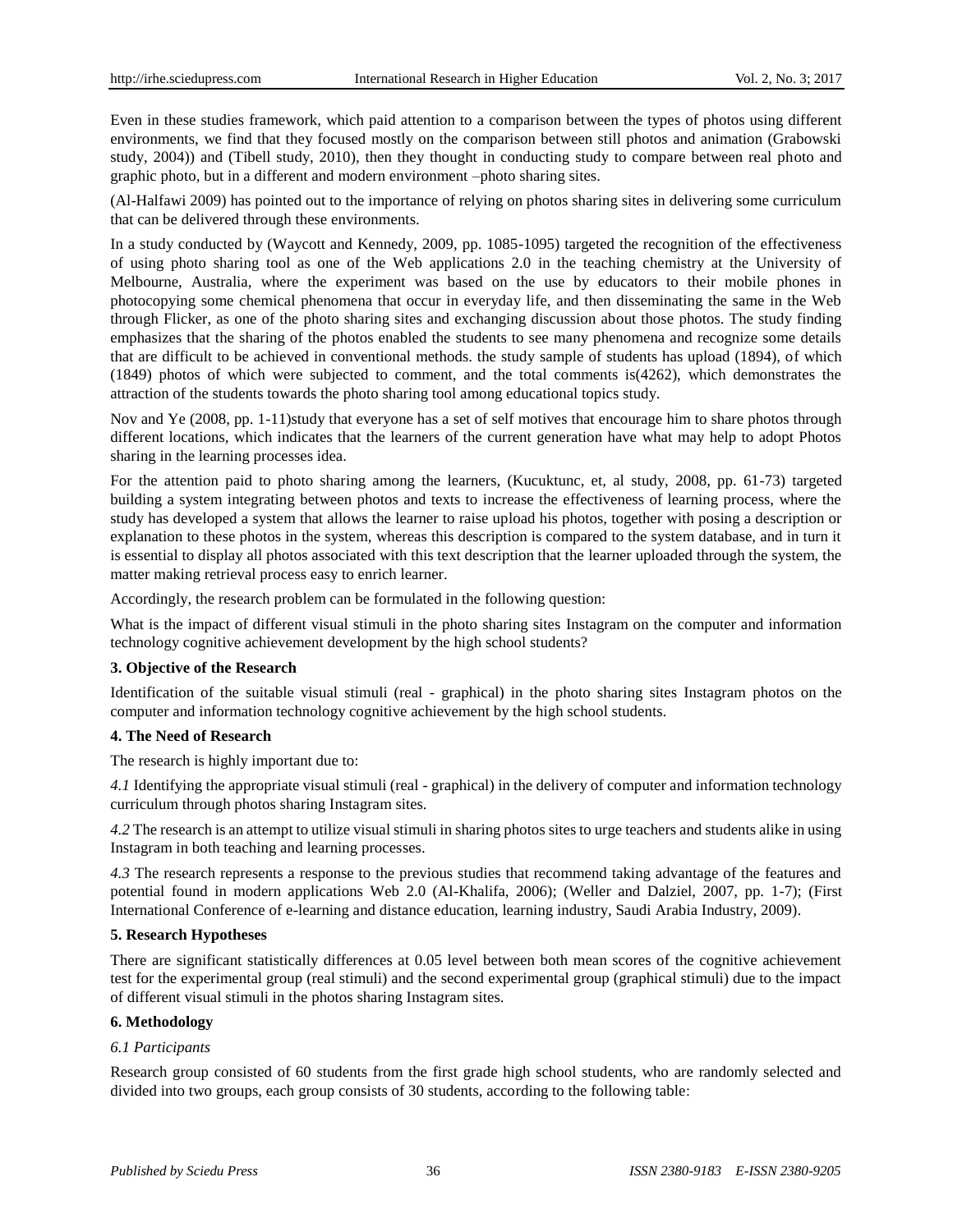## *6.2 Experimental Design*

The current research uses a semi-experimental method to recognize the impact of different visual stimuli (real graphical) Instagram on the high school students cognitive achievement in the computer and information technology curriculum by both groups of research.

Table 1. Experimental design research

| Independent variable | Visual stimuli        |                     |  |  |
|----------------------|-----------------------|---------------------|--|--|
|                      | Real                  | Graphic             |  |  |
| Groups               | First group $(m1)$    | Second group $(m2)$ |  |  |
| Dependant variable   | Cognitive achievement |                     |  |  |

## *6.3 Independent Variables*

The research includes two variables:

6.3.1 Independent Variable: both types of visual stimuli (real - graphical).

6.3.2 Dependent Variable: high school first class students' cognitive achievement in Computer and Information Technology.

# **7. Literature and Theoretical Review**

*7.1 The First Aspect: Visual Stimuli*

7.1.1 The Concept of Visual Stimuli

Introduced by Abdel Moneim (1999, p. 66) all the matters with which the learner deals through sight, except the verbal written language.

Hamid (2004, p. 111) think that they represent a set of visual aids represented by lines, words photos, graphs, photographed materials, , posters, which express the ideas, facts, and relationships in a plain visual photo with which the learner deal through his perception.

Accordingly, the visual stimuli are real or digital graphical photos expressing the reality with all details or through summarizing some of its elements to serve specific educational purposes, and those are produced either through the direct digital imaging or programming the same from the paper form to digital form.

#### 7.1.2 Types of Visual Stimuli

# **A- Real Visual Stimuli**

Khalaf (2010, p. 11) introduced it as all what address the sight including photos and things representing a real embodiment to the reality of learners without nature or component change.

The real visual stimuli represent the display of life real natural elements to bring that to the mind of the learner, such as photographing living organisms or landscapes, and so and provide the same to the learners, they express reality using photos, and those stimuli could be utilized in the courses, in addition to usage in the presentation of real things needed by some courses, the absence of which from the learner's mind, may lead to incomprehension.

It means that the visual stimuli are photos "providing learners with the reality without any change".

#### **B- Graphical Visual Stimuli**

Khalaf (2010, p. 11) defines it as a set of animations, still photos, graphics, and brides describing the imagination which used as a mean expressing the skill or idea that suit the pupils.

Graphical visual stimuli represent a "set of photos that simplify reality and focus on the key elements to help the learner understanding and recognizing the facts more effectively."

Othman and Othman (1994, p. 185) indicate that the graphical visual stimuli are important due to many factors as follows:

(1) The visual stimuli have strength and exciting by which they attract the attention of students unlike all other means.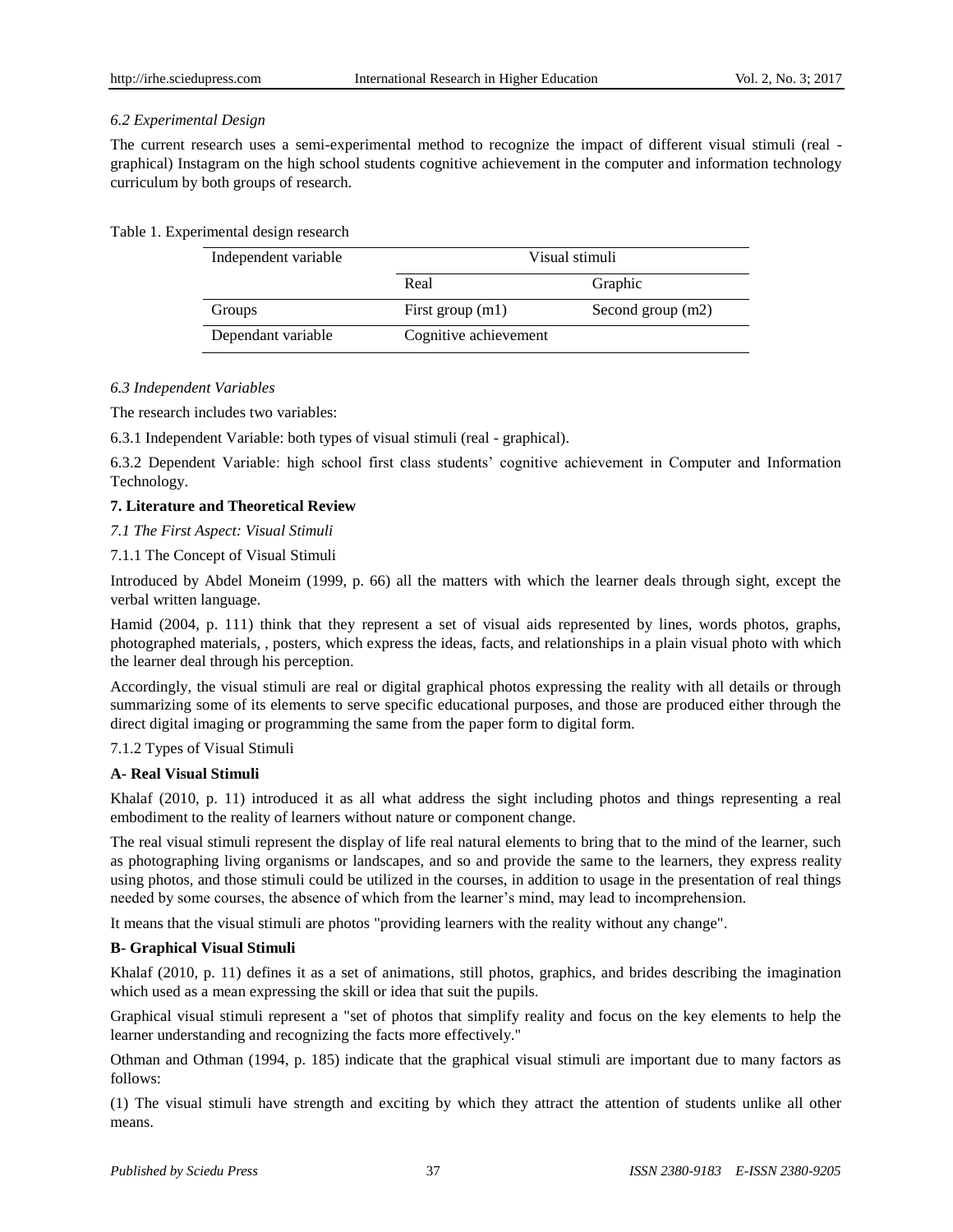(2) It is a preferable mean of communication and make students paying attention, therefore their usage in the field of education enriches the educational field.

(3) Representing the abstract reality that is difficult to be perceived through senses, and animation can interpret the graphical scientific facts to be easily perceived.

(4) Such stimuli characterized with vast imagination which are not restricted by the known natural laws.

(5) Simplifying the events and comic things to be rigid reality, and the potential simplicity make such stimuli as a tool that is necessary to the interesting scientific, technical and social topics to be accepted by young and old.

(6) They are used to facilitate some difficult topics to highlight the defects or for the avoidance of obstacles that in the absence of any other solution.

(7) The stimuli represents a tool to help explain the complicated sciences and phenomena such as the functional relationships between components.

(8) Making learners interested.

(9) Provides rare experiences, efficient and diversified learning

7.1.3 The Importance of Visual Stimuli

Visual stimuli are important due to their vital role in the translation of verbal ideas, overcoming of difficulties to understand the abstract information, and convert verbal educational content into easy content through various visual stimuli (Shibl et al., 2013, p. 14).

The visual stimuli may be of vital role in the learning process as Hamid indicates (2004, p. 148) as follows:

(1) Students experience attention and concentration.

(2) Increasing motivation among students due to the availability thrill element.

(3) Help to understand the ideas, abstract concepts, through the translation of those ideas and concepts visually.

(4) Having proper meanings to the abstract phrases and ambiguous names less errors on the least time.

(5) Sincere impressions that reach the minds of pupils together with surviving learning impact for a long time.

(6) Making the student more willing to learn.

(7) Provides a lot of sensory experiences that represent basis in the formation of sincere perceptions.

Mixer, et, al 2008 pointed out to the importance of the utilizating the visual stimuli in the provision of educational material for students by describing how to use visual stimuli as a tool to improve student learning; and (Schlosser, 2008) think that visual stimuli play a crucial role in the integration and the use of Teaching techniques.

#### 7.1.4 Educational Design of Visual Stimuli

The educational Design is one of the main processes for Educational Technologies, and the beating heart of any educational program. The principles of educational design as a whole constitute a turning point rather than being an application on the web, to become an educational application achieving educational goals that are precisely prepared and defined by the educational designer.

In the light of the system theory, educational techniques pay attention to the design field of teaching and learning, in which views overlap through knowledge and curriculum Engineering- the structure that is designed around an organized and flexible principle on the the basis of scientific study, which utilize educational technology that is necessary to apply modern techniques of the relevant curriculum. One educational model do not fit all levels of education attitudes of teaching & environment in addition to the future needs.

There are many forms that discuss the educational programs design as per their levels in terms of comprehensiveness, depth, objective nature, targeted learning findings and learning mastery. All these taken place in accordance with the learning theories that depend on the educational strategies aiming to application in different techniques to realize educational purposes and objectives that represent the learning maps main structure.

Yeh "2008" indicates that the current educational designers prefer including the visual stimuli in the educational products, in order to help learners to understand the academic content better; due to the findings of scientific studies that the visual stimuli in addition to text can improve learning through providing more enriched learning environment.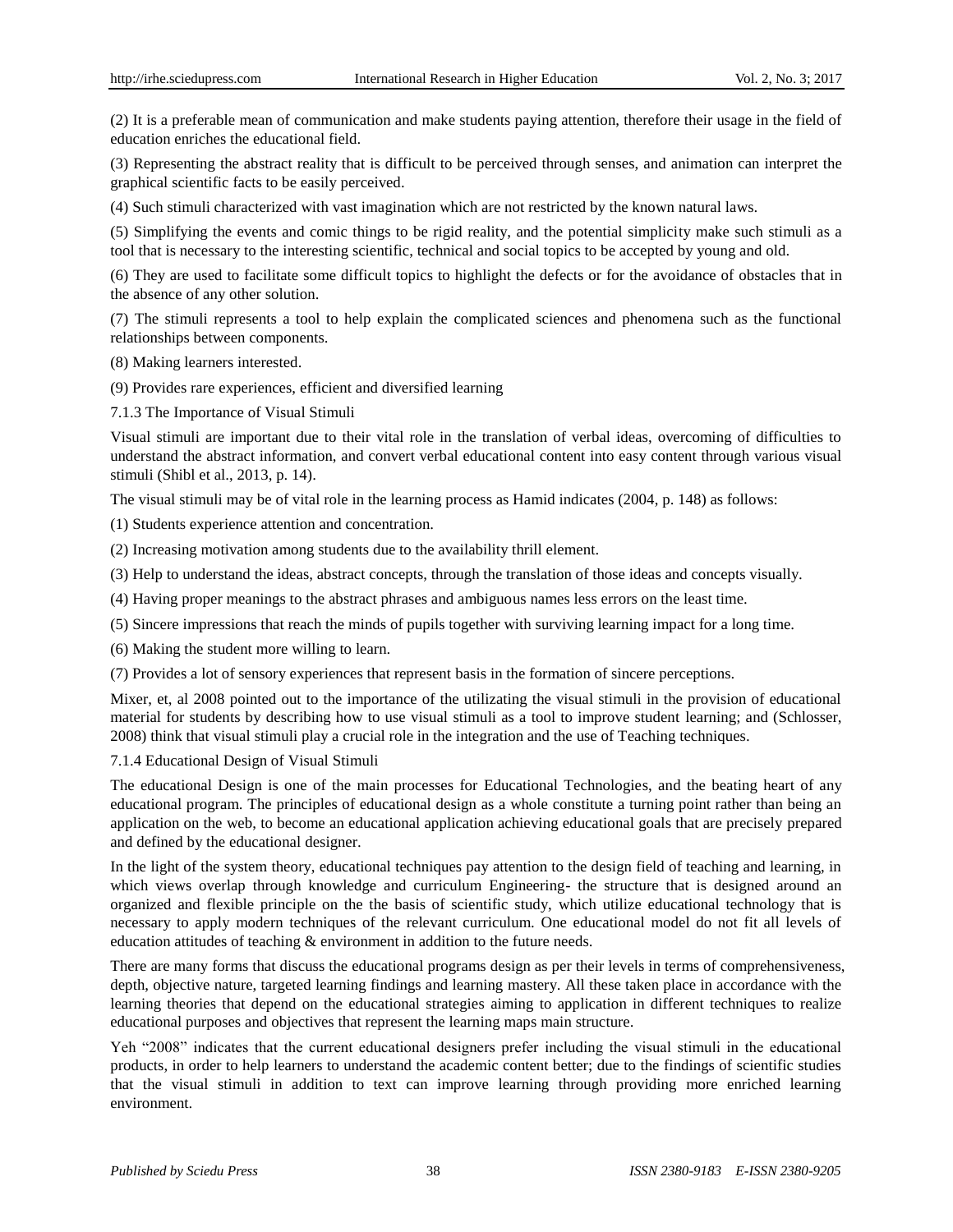For researchers to design the visual stimuli properly, it requires a great deal of knowledge and skill with regard to the principles of the visual stimuli educational design.

7.1.5 Visual Stimuli Educational Design Principle

They are principles and guidelines derived by specialists to guide the effective design process of the visual materials ((Yeh, 2008, p. 10).

Both Abdel-Monem (1999, p. 41), Shawgi (2007, p. 38), Shibl et al. (2013, p. 26) pose a set of visual stimuli design principles as follows:

### (1) Simplicity

It has a relation with Pragnanz that means accuracy and one of the Gestalt laws which states that the cognitive organization tends to move towards only one general trend (good form) which is characterized by regularity, completeness, simplicity, accuracy and other meanings, and in turn, form will be the best.

## (2) Clarity

It means the visual acuity with which we see things according to their farness or proximity, that the near objects can clearly show their details, unlike the distant objects that are difficult to be seen by us.

## (3) Organization

Whereas non-organized stimuli are known to be difficult to understand and remember, the system is highlighted is an integrated entity, which consists of overlapping parts and elements between which exchangeable relations are established, then the system is realized.

(4) Context should be taken in account

Stimuli general pattern within the visual scene, which is one of the factors that influence the shape perception.

(5) Background and shape should be taken into account

It is one of the main regulatory steps in the perceptual process, responsible for the separation of the visual field in the form of shape and base, for example, you choose the important shapes in any photo and make more attention compared to the background, so that the designer makes the fundamental information shapes in order to attract the attention and become dominant.

#### (6) Balance

It regards the elements status and stability within the composition of shape, and balance may be formal depending on the visual stimuli shapes, area, weight, and the method of distribution in the shape base, but balance may not formal.

# (7) Similarity

Indicates the similarity degree between stimuli (stimuli popularization, in which there is a response to a new stimuli same as the previous one, and the degree of similarity between the responses (response popularization) requires that stimuli remain the same (identical) in both cases of learning.

# (8) Reliability

Stability is related to the interaction front as there are factors influencing the shape stability such as the duration of vision, and to which extend attention is high because flash vision to the shape without high attention makes our understanding confused and inaccurate, but adequate vision that allows the device collecting various information about the shape and its components, accompanied by high attention, will produce true perception to shape and its components, it also helps the optical device to correct the shape.

#### **(**9) Using hints and signals (education keys)

Such as using arrows, putting lines under important points or putting circles and rectangles around those points, where the use of these keys and signals makes the learners paying high attention.

Based on what is mentioned, and to realize these principles effectively in the visual stimuli, it is necessary to take into account the principles of good design, select the visual stimuli relevant to student interesting and focus on the photo content and harmony with the instructional message.

# 7.1.6 Visual Stimuli Selection Criteria in Education

Both Abdul-Hadi Abdul-Rahman (2004, p. 11), Khalaf (2010, p. 22) indicate that hereunder a number of criteria that must be taken into account by teacher before selecting any photo: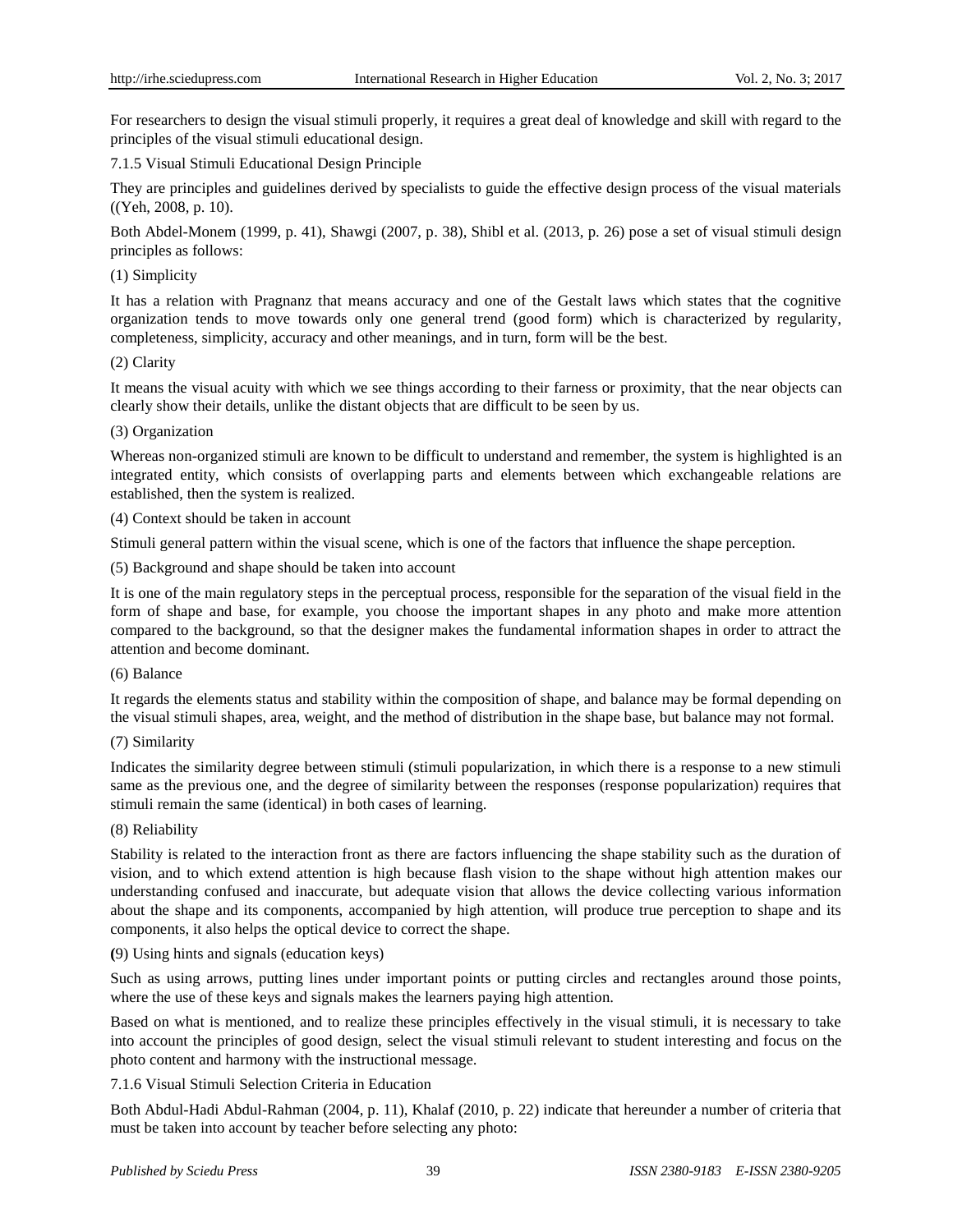A. gravity: the selected visual stimuli content should attract the pupils' attention.

B. The selected stimuli relation with the lesson: the selected visual stimuli should be related to the lesson in relation with the lesson topic.

C. Easy discrimination: students are able to understand the meanings expressed by visual stimuli, it means that each learner can interpret the message that we intend to deliver to him by those stimuli, but the selected stimuli and their components should be in the framework of pupils' information and culture.

D. Visual stimuli good utilization: it is preferable to utilize the visual stimuli and not to make it busy through lesson, or propagate the same without the need as this may disperse the attention of students with no attention in the stimuli content.

E. Displaying the visual stimuli on time: it is preferable to use visual stimuli in the students' education on timely manner, to display the same either before, during or after lesson.

As the visual stimuli are important, they were discussed by some studies and research that indicated the effectiveness and the need to utilize them in both teaching and learning processes such as (Fath Allah study 2007), (Stavy, 2008), and some of which focused on the visual stimuli discussed the effectiveness of real photo separately and graphical photos as well. One of those studies focusing on real photos as opposed to traditional education and the relevant impact on student achievement is that wrote by (Yusuf study 2006) which targeted the recognition of the different visual stimuli density (real - graphic) and the method of delivery to develop the computer programs production skill by the education technology department student at the faculty of education, the findings showed the effectiveness of visual stimuli intensity in the achievement regardless of the visual stimulus type, and (Tibell study, 2010) which targeted the effectiveness of the use of stimuli visual real photos using animation and still photos in the teaching science to high school students, where the findings showed the effectiveness of stimuli real photo regardless of their type in the students achievement and trend.

But the studies focusing on effectiveness of graphic photos as opposed to traditional education and its impact on the student achievement are (Grabowski study, 2004)), which aimed at identifying the impact of the diversity of visual stimuli graphical-still photo, in comparison to the animation on the students achievement and performance, the study found no differences due to the diversity of visual stimuli in achievement and performance, and the study prepared by (Hughes, 2007)), which targeted the impact of the recognition of the graphic photos through animation on student achievement. The findings showed the superiority of education group through the graphical photo over the traditional education group in terms of achievement.

It is noticeable from these studies we find that they focus on the comparison between the two types- real photo and graphic photos which is more effective, and in (Al-Sarraf study, 1998) that targeted the recognition of the impact of real photo as opposed to graphic photos, the findings showed that the real photo are preferable among students unlike the graphic photos, while (Khalaf study 2010) which targeted the recognition of the effectiveness of different real photo in comparison to the graphic photos, the findings showed that the graphic photos are more effective than real photo.

As these studies conducted the comparison process in other environments other than the environments of sharing photo sites this research, such as (Fath Allah study 2007), which was through educational activities, or (Khalaf study 2010), that took place through a proposed program, or (Erigin study, 2008)) and (Stavy study, 2008)took place through the presentation of photos via computer.

Under framework of these studies focusing on a comparison between the types of photos, and using different environments, it was obviously that they focused mostly on the comparison between still photos and animation such as (Grabowski study, 2004)) and (Tibell study, 2010), then they thought to conduct a study to compare between real photo and graphic photo, but in a different environment – photo-sharing sites.

#### *7.2 The Second Aspect: Photos Sharing Sites*

#### 7.2.1 Photos Sharing Sites Concept

They are Web pages including a group of digital photos with logic relations to be published through the Web and provide the same using different tools and ways for interaction. Instagram is a site for photo shows that allows sharing photos, where is used as a host to the digital photos for whom willing to share them over the Web. Moreover, it allows every user to download photos desired through the website and add different comments and explanations about the photos. Nevertheless, every user can establish and manage its own set of photos sharing the same among social context (Al-Halfawi, 2009, p. 34).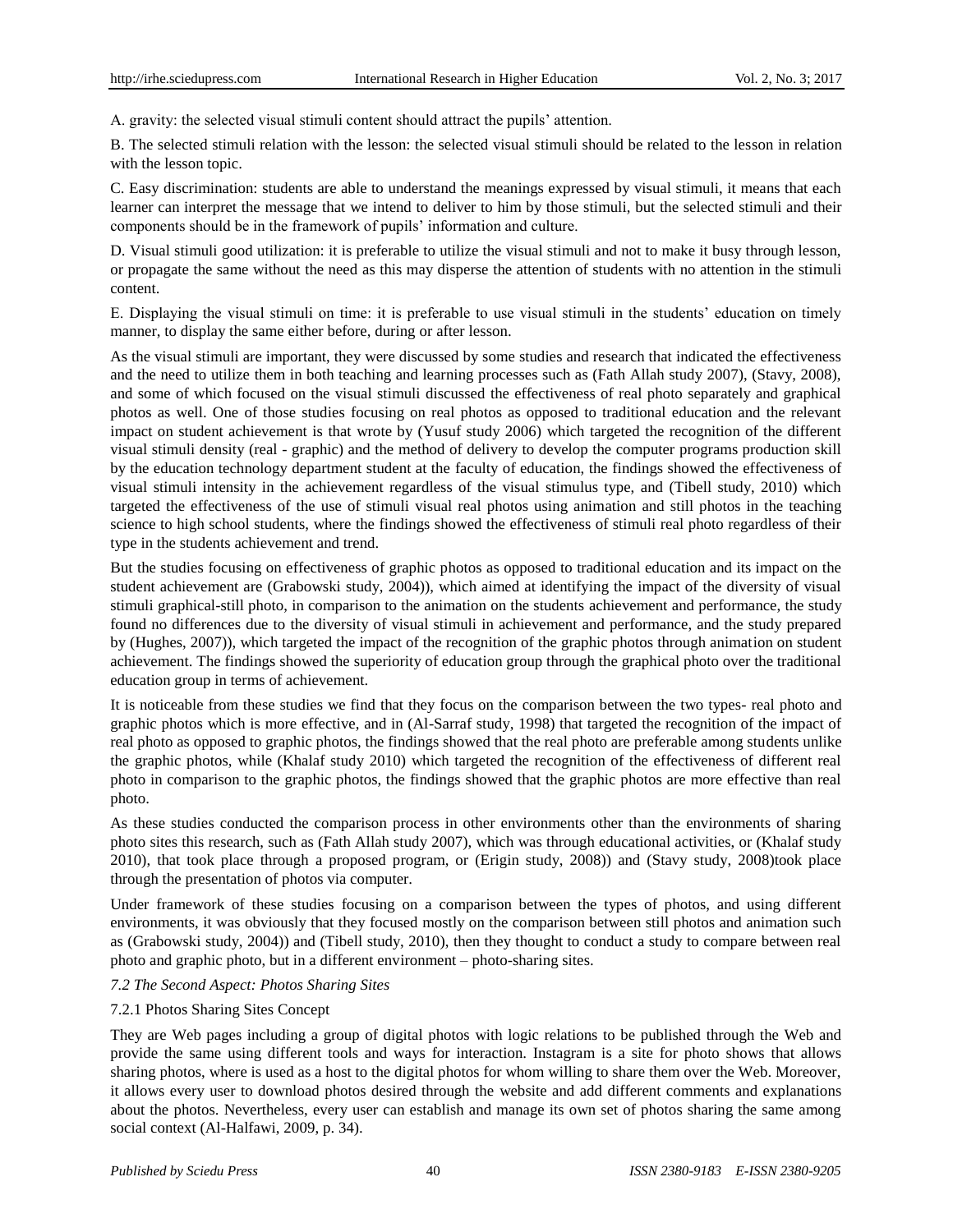Accordingly, represent Web sites allow the publishing of classified groups of digital photos accompanied by additional comments and explanations as well as a set of tools that allow interaction with these photos."

#### 7.2.2 Photos Sharing Sites Importance

The contemporary challenges impose utilizing the modern technologies in teaching and learning activities, one of which is the enormous information flow formed the knowledge society, and in turn there was a need to link and integrate the services between technology, information, communication and media, and in the past, the learner travels long distance to get information, While at the moment there is an abundance and flow of information.

One of these modern techniques the photo sharing sites where it can be relied upon in a variety of educational situations, where the learner is provided with a variety of photos act also as an educational materials helping the learner to study different content and topics, in addition to some sites allow you to interact with the same photo by focusing on certain parts of the photo by adding some geometric shapes or changing some of the colors of the photo, which is called interactive graphics with the photo and adds fun tothe learning process. In addition, it is highlighted as a tool for continuous support to the learner (Al-Halfawi 2009, pp. 34-35), Cobb, 2008, pp. 51-52)).

## 7.2.3 The Most Important Photo-Sharing Sites

Photo-sharing sites are not just for meeting new friends, but it is an amazing educational tool information source if used efficiently. It can also be used in both teaching and learning activities in order to improve communication, and integrate students in efficient activities different from the traditional teaching styles, students also recognize the most useful photos sharing sites. Most important of these sites, as referred to by both (Steiner, Gabarró, and Hausenblas, 2009 pp. 49-51), (Ra, Govindan and Ortega, 2009 pp. 515-528) as follows:

1- (Instagram): free application to the photos sharing, video clips and the social network, it also allows users to pick the photo adding to which, a digital filter, in addition to the possibility of sharing with a variety of social networking services such as Face book, Twitter, Flickr and Google+, which was established in October 2010 and purchased by Face book April 2012.

2- Flicker: photo and video sharing site, in addition to saving and arrangement. It represents an association of amateur photographers on the Internet. In addition, the site is used by bloggers through the re-using of the photos. The said site won its fame through its innovations such as comments addition by visitors and tags. On September 2010, it was decided to host more than five billion photos, it was established on February 2004 and bought by Yahoo March 2005.

3- Imgly: a server that is necessary to host photos and was established in 2009, through which it is possible to share photos on Twitter.

4- Imgur: a server that is necessary to host photos and was established in 2009, through which it is possible to share photos on Twitter and Face book.

5- Photobucket: it was established in 2003 to host photos and videos, in 2011, Twitter announced the exclusive partnership with the site to be as a platform for photos exchange.

#### **8. Instagram**

Free service for photo-sharing, video clips and social network, it allows users to pick photo, and add a digital filter, in addition to the possibility to share the same with a variety of social networking services such as Facebook, and Twitter, Flicker, and Google+, it was established on October 2010, and the number of subscribers reached 30 million only within two years (more than one million subscribers loaded this application only within 12 hour. Face book on April 2012, purchased the company for US \$ one billion (Steiner, et, al 2009 pp. 52).

#### *8.1 Instagram Characteristics*

It referred to as the "Computer and Information Technology" 2015:

8.1.1 Dealing with different types of cameras, together with the front and back camera support.

8.1.2 Free-use to all features related to photo sharing and processing.

8.1.3 Provides various tools for photo processing with friends on various social networks such as Face book, Twitter, Flickr, (Google+), and (Tumblr).

8.1.4 It is possible to block the account making it as special to host special people.

8.1.5 It can be used on devices that ran using the Android operating system (ios).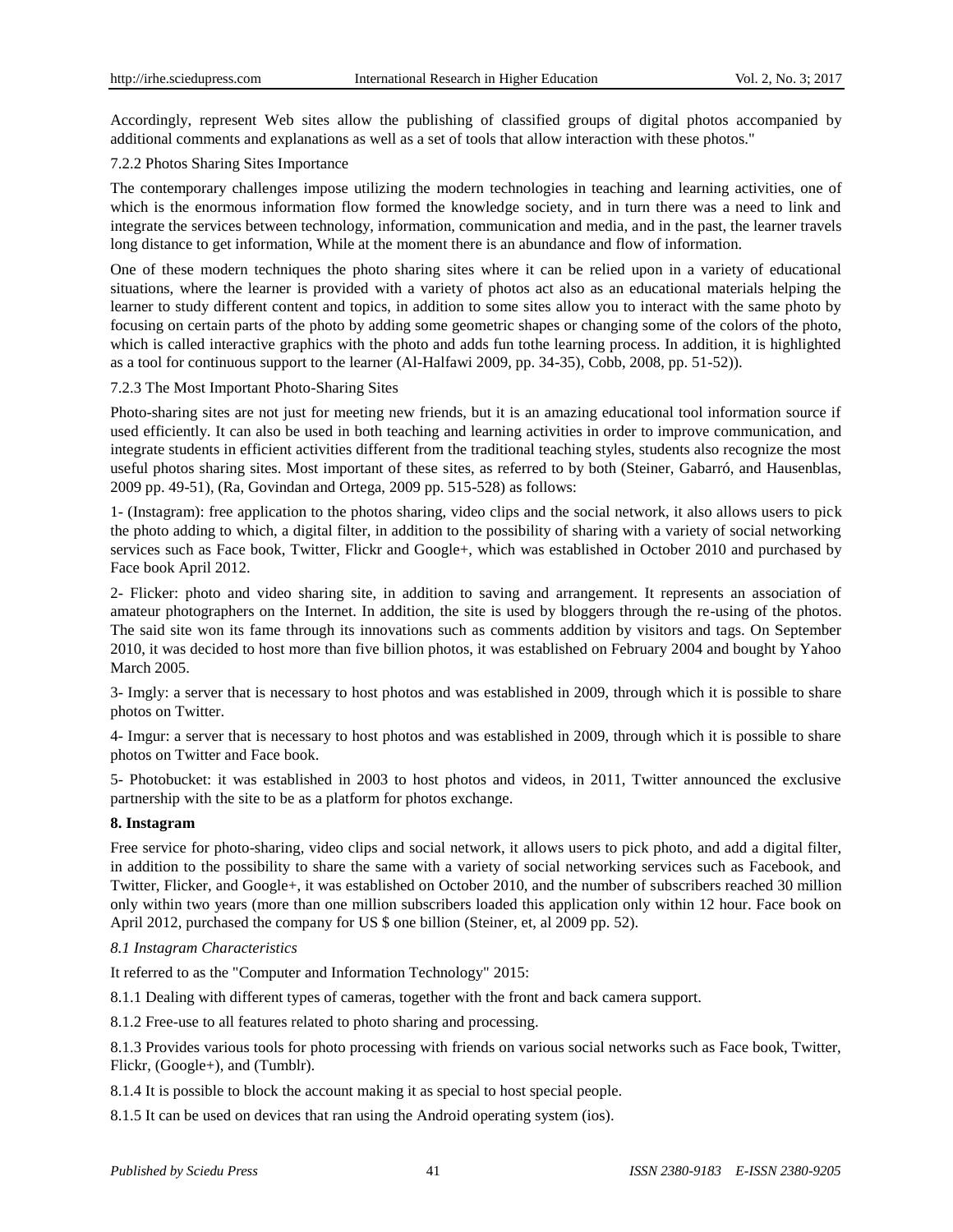8.1.6 It is possible to add and classify names and explanations on the photos. And it is allowable to add any comment directly on the photos with no need to go to the networking site.

8.1.7 The program applies the idea of tracing people whom photos suit you or that you have known and then see all their photos they automatically load.

8.1.8 Inserting photo search indication (hashtag), where hash means #, that any search indication must be preceded by this sign and then the search word (Example: #ROSE) accordingly this photo will join the search findings under this word).

# **9. Procedures**

# *9.1 Educational Design of the Photo-Sharing Sites "Instagram According to Mohammed Attiah Khamis Model*

Photo-sharing web design is not merely based on steps, but depends on instructional design of the learning environment on the Internet, as in the learning environment it is essential to take account to all the matters related to the educational process through the Instagram photos site such as putting objectives strictly in addition to analyze the needs and characteristics of the target audience rather than its capabilities and compatibility with learning material as well as the design of the learning environment, upon which level identification and teaching strategies could be determined, in addition to taking into account the technical side in the process of design and production in accordance with the principles and criteria (Fathi, 2006, p. 166).

# 9.1.1 Analysis

1. Problem analysis and needs assessment:

This takes place through studying the gap between the current and desired reality, which reveals the lack of skills, sentimental or cognitive aspects, so it is possible to benefit from the advantages of the photo-sharing Instagram sites in displaying the visual stimuli allowing the sharing of learners in building the learning contents, interaction and Social communication between learners and teachers, ease of use, and allowance of sharing between learners and many features that are non-existent in the traditional context.

2. Analysis to the learners characteristics and behavior: The determination of learners' academic, social and psychological characteristics helps in building and designing photo-sharing sites accurately.

3- Analysis of educational tasks: through using the two visual stimuli (real - graphical) in Instagram to support content using the photos and then the teacher participates by adding visual stimuli and provide feedback to learners.

4- Environment resources and constraints analysis: students can enter and use Instagram site where students can be provided with mobile devices including Instagram application.

# 9.1.2 Design

1. Educational goals design, analysis and classification: it is to specify the overall objective through using visual stimuli in Instagram as an increase to the knowledge achievement, learning sharing, and through studying the chosen two educational units- multimedia and robot, all educational goals are specified, and behaviorally formulated to help determine the educational content.

2. Referenced measurement instruments design: represented by the achievement test.

3. Content design and strategy of organization: In this step the scientific content elements are determined in light of the overall objectives and procedural objectives that predetermined.

4. Learning and education strategies design: the strategy followed in the use of visual stimuli (real - graphical) is a self-learning one where the first group deals with visual stimuli (real) and the second group deals with visual stimuli (graphical) under the guidance of the teacher, and through Instagram, the educational content is displayed to raise the learner's motivation.

5. Scientific interactions strategies scenario design: to determine the roles of the teacher and learners and learning resources, in addition to specify the form of the learning environment, where the photo sharing sites provide a learning environment that allows opportunities for interaction and sharing in building educational content. The learning resource in the photo-sharing sites involves the real and graphical stimuli.

6. Determining the learning appropriate style and pattern: There are many styles and patterns such as mass distance learning, small-group learning, individual independent learning adopted in the current research.

7. Multi-learning sources selection: the sources available within Instagram were selected to meet the learners' needs (visual stimuli).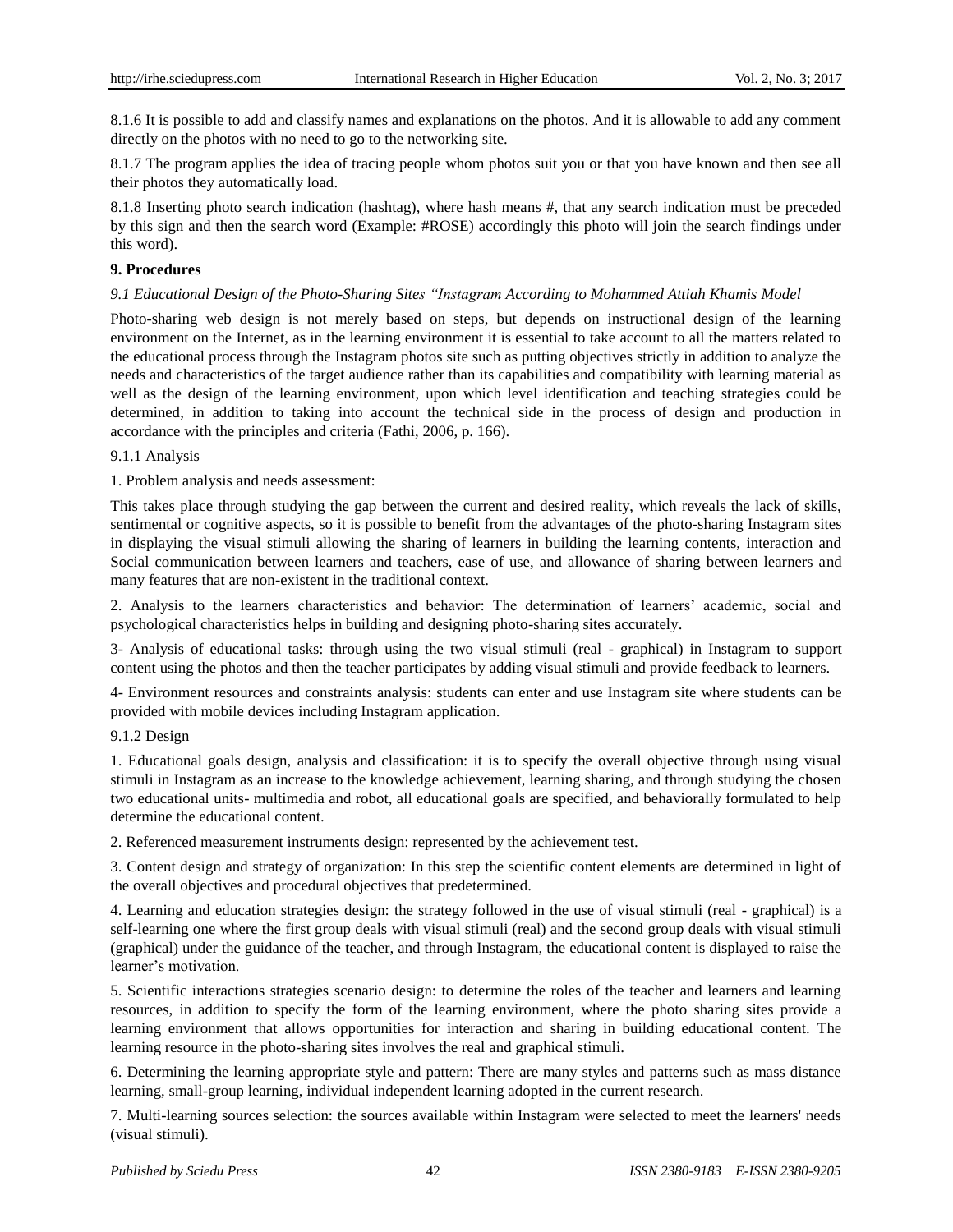9.1.3 Development

1. Scenario preparation:

- Objective order and elements of content clearly.
- A brief and comprehensive description of content as per the order specified.
- Determine the content of visual stimuli (real graphical).
- Determine the shape and quality how the visual stimuli.
- How the visual stimuli appear.
- Underlying the main ideas for each element as per the order
- Distribution of appropriate sources that have been identified in the last step of design.
- Determining the number and kind of pre-test and post-test questions.

2. Production Planning: this stage includes underlying the visual stimuli appropriate for both teaching and learning processes.

3. Development: obtaining the visual stimuli (real - graphical) that obtained by the researcher from the text book of computer and information technology by the ministry of education, and photos libraries available across the Web 2.0.

4. Constructional assessment processes: in such a case visual stimuli in Instagram subjected to the adjustments necessary to get the final production, which takes place through pilot experimentation on a sample of (10) students with characteristics that are close to the characteristics of the sample, and were randomly selected from the community in order to identify the extent of ease and difficulty of the use of stimuli in Instagram, and problems facing the learners during the use and the strengths and weaknesses.

The pilot experimentation findings discover the easy used of stimuli in Instagram, and in turn the application becomes ready for main experiment.

5. Final directing of visual stimuli and using the same in Instagram after making the necessary adjustments after the completion of constructional assessment, Figure 1 highlights the real stimuli, and Figure 2 highlights the graphical stimuli.

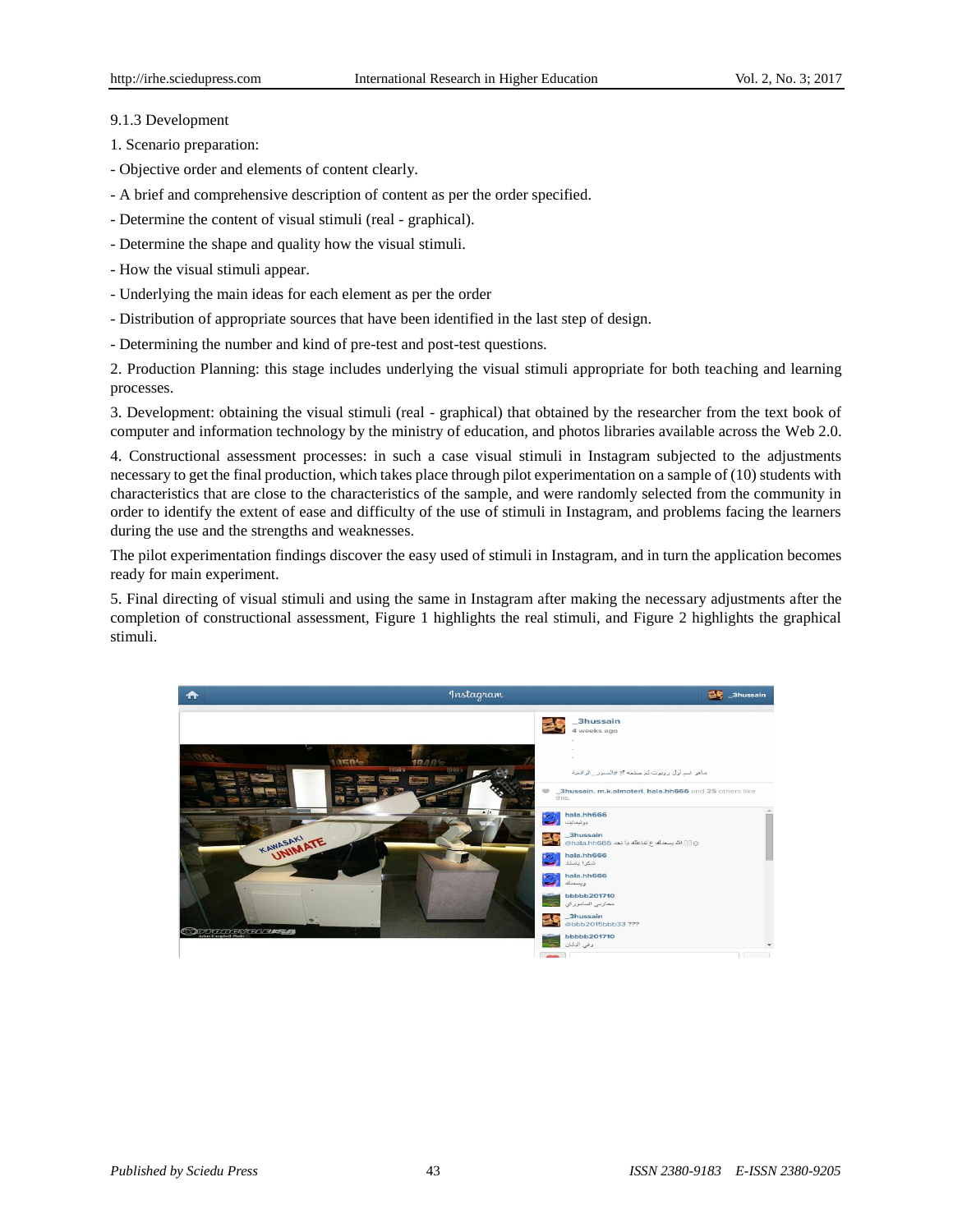

Figure 1. Real stimuli form





Figure 2. Graphical stimuli form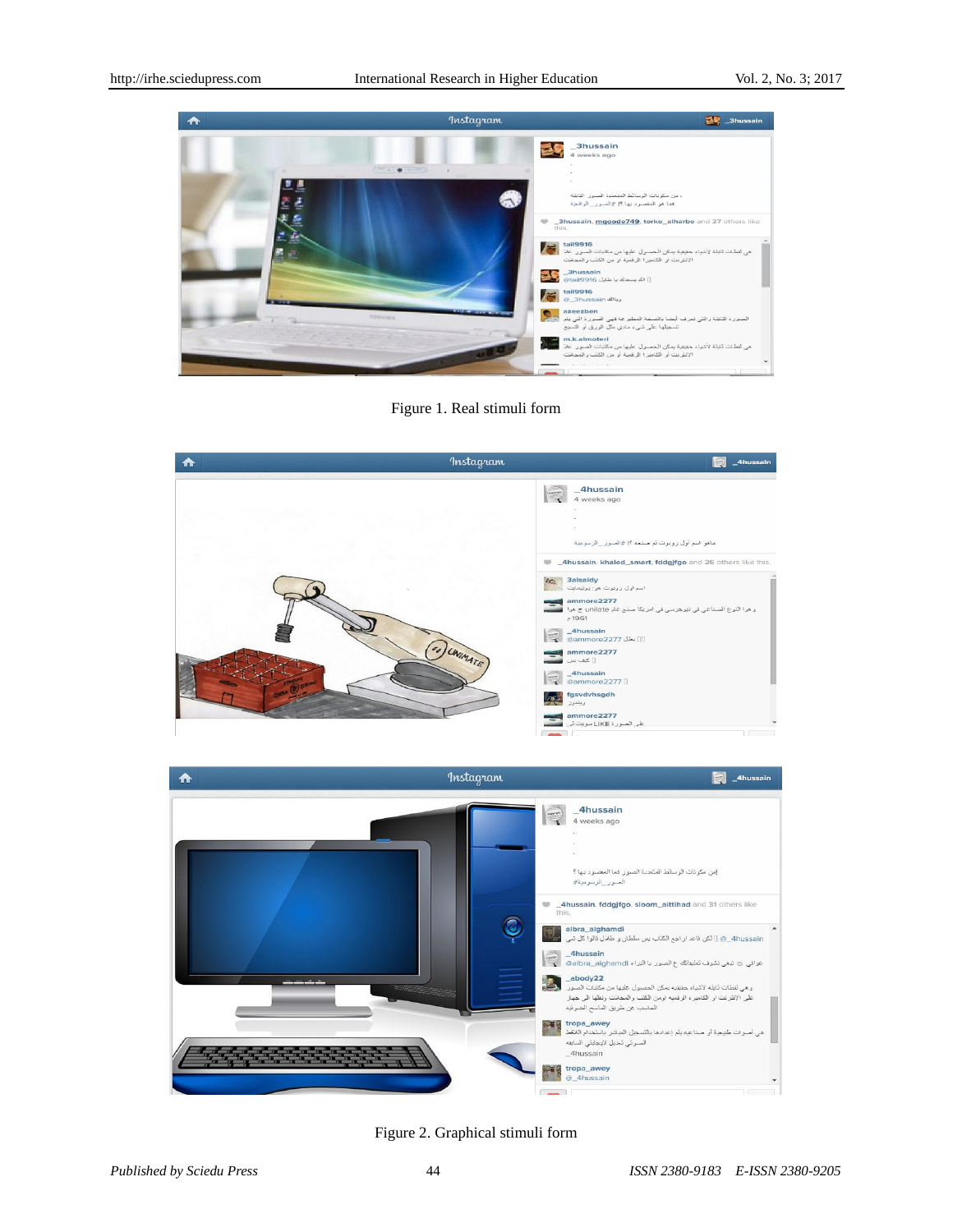## 9.1.4 Final Assessment Stage

The current study aims to identify the effectiveness of Instagram to achieve the desired educational goals, this stage has been executed in the current search through pilot experiment and the basic experiment.

## *9.2 Research Tool Building*

- The test was prepared from (30) paragraphs by using two types of objective tests, namely, (multiple choice which consists of (22) paragraphs – true and false which consists of (8) paragraphs, and the achievement test was given to an pilot sample composed of (10) of Al-Hateem high school first grade in Jeddah. After that the calculation includes:

9.2.1 Determining the test time: After the test sample applied to the members of the pilot experiment, time spent in achievement test was estimated (35 minutes)

9.2.2 Easiness and difficulty coefficient calculation: through calculating the coefficient of easiness and difficulty, for each individual, the researcher discovered that the percentage of easiness percentages range from (0.31-0.62), and the difficulty coefficients ranged between (0.37-0.81) which means they are acceptable rates, and in the light of these findings, the Researcher rearrange vocabulary test in accordance with the easiness coefficients and difficulty where they fall from easy to difficult.

9.2.3 Test stability calculation: Spearman-Brown Spilt Half is used in order to find the correlation coefficient between both parts of single and double test from the the correlation equation, and the value of the test stability coefficient (0.85), a coefficient that can be trusted to reach Self-honesty (0.92).

## **10. Pilot Study of Research**

The research tool was applied in advance to ensure the harmony and parity of the both experimental groups, then the researcher uses the significance test of differences between the averages "T" for the Independent samples T-Test in the statistical package related to social sciences program SPSS (22) to identify to which extent there is a homogeneity between the two groups through the pre-test of cognitive achievement findings.

The following table shows a summary of the findings of the statistical analysis to pre-test:

Table 2. Test findings, (T) Independent Samples T-test to independent samples that is necessary to study the significance of differences between the averages of the both experimental groups students in the pre-test.

| Group                                   | No | Mean  | Std.<br>Deviation | T-Test |       |              |
|-----------------------------------------|----|-------|-------------------|--------|-------|--------------|
|                                         |    |       |                   | Df     | т     | Significance |
| First pilot (real visual 30<br>stimuli  |    | 16.80 | 5.241             | 58     | 1.831 | 0.05         |
| Second pilot (graphic<br>visual stimuli |    |       |                   |        |       |              |

Under extrapolating the findings took from the previous table, we notice the value that the "T" was (1.831) at (58) degree of freedom and with capacity (0.887), which is a significance level greater than (0.05)which refers to the lack of statistically significant differences between the mean scores of both students groups in achievement of pre-test, which refers to equal levels of knowledge to the students before the experiment.

After completing the search experiment and both groups have been taught the Instagram in accordance with the open visual stimuli.

# **11. Conclusions**

Hereunder the findings given by the statistical analysis:

Such findings are related to imposition termed "there are statistically significant differences at the level of 0.05 between the mean scores of the knowledge achievement between the first experimental group (real stimuli) and second experimental group (graphical stimuli) due to the impact of different visual stimuli in the photo sharing sites Instagram".

To test the validity of this hypothesis the of test significance of differences between the averages T-Test "Independent Sample" for independent samples in the statistical package for social sciences, SPSS program (22) to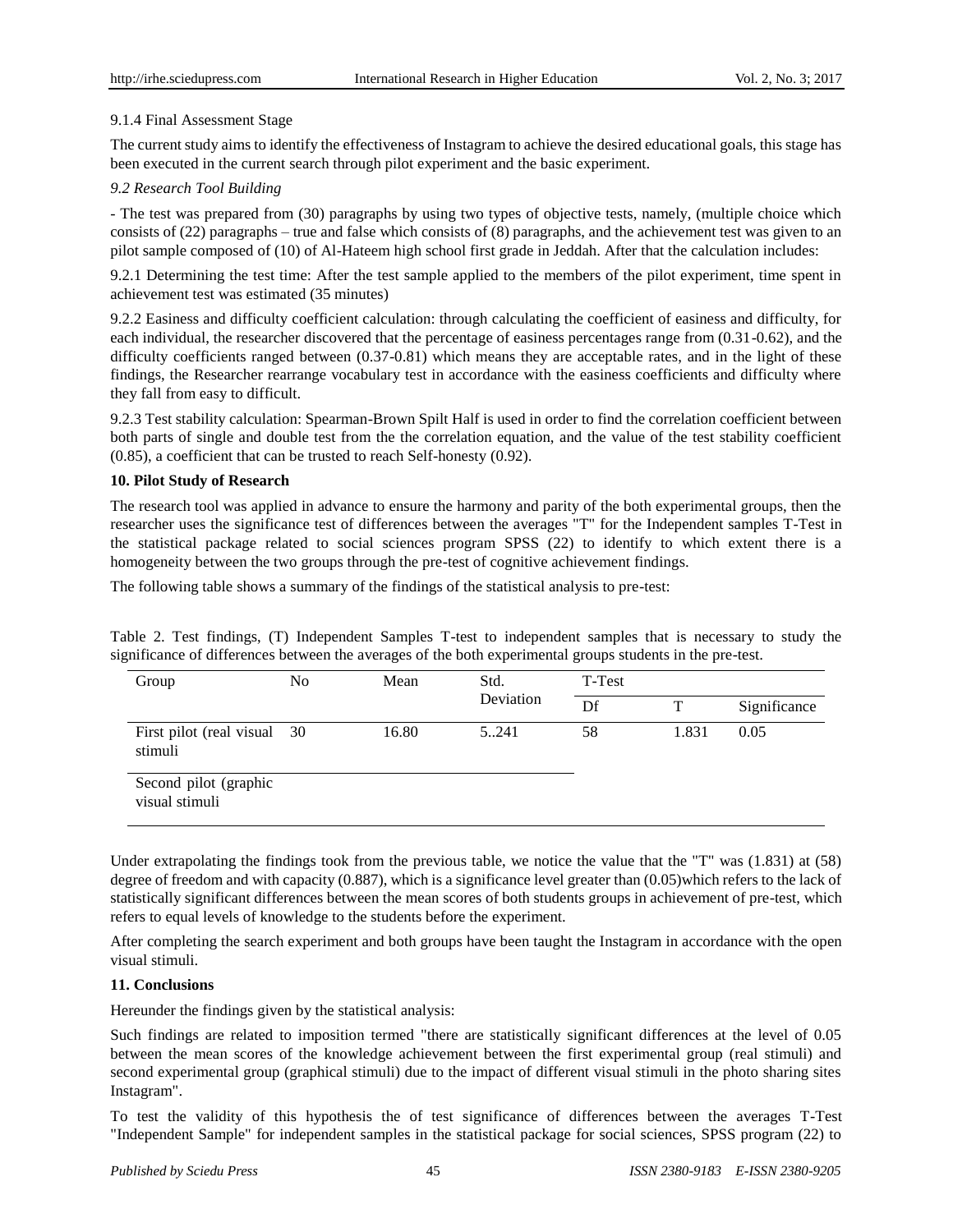calculate the arithmetic mean, standard deviations, and then the value of "T" and its statistical significance between the mean scores of both experimental groups (real stimuli - graphical stimuli) in the cognitive achievement posttest. The following are the findings of Independent Samples T-test related to the sample individual degrees achievement posttest.

Table 3. Independent Samples T-Test findings (v) to study the significance of differences between the mean score of students in both experimental groups in the posttest

| Group                | N <sub>0</sub> | Mean  | Standard deviation | Df |      | Sig                                      |
|----------------------|----------------|-------|--------------------|----|------|------------------------------------------|
| Real stimuli         | 30             | 21.70 | 5.50               | 58 | 1.60 | Non-statistically<br>significant at 0.05 |
| Graphical<br>stimuli | 30             | 20.13 | 4.93               |    |      |                                          |

Under extrapolation of findings in the above table, it is clear that the value of "T" was  $(1.60)$  at  $(58)$  with significance level (0.329) greater than (0.05) which indicates that there is no statistically significant differences between the mean scores of both student group in the post application of cognitive achievement test.

Based on this finding researcher refused the research hypothesis where statistical findings indicated that "there is no statistically significant differences at the level of statistical significance (0.05) between the mean scores of the knowledge achievement test between the first experimental group (real stimuli) and the second group (graphical stimuli) due to the impact of different visual stimuli in the photo-sharing sites Instagram.

There are no statistically significant differences between the two groups of research in the post-achievement, due to the different visual stimuli (real - graphical) in Instagram for the following reasons:

(A) The nature of content delivery using visual stimuli (real - graphical) helped increasing the knowledge achievement through Instagram.

(B) Through the dual coding theory, visual stimuli deliver better education to students when they are prepared properly in a manner supports the delivery of the educational content, as those stimuli have a vital role in the formation of knowledge when they are of equally impact or they may differ in their power to attract the attention of the learner.

(C) Student could be attracted to the visual stimuli (real - graphical), in this regard, students have uploaded (144) photos of whic (120) found comment, with total comments (508), the matter improved learning levels, and attract the attention of students.

(D) The nature of content delivery through Instagram as it is characterized with a great deal of interaction that led to absence of differences that may be due to the impact of the difference of visual stimuli, due to the student easy dealing with the content, either stimuli are real or graphical, in this case we can see that the greatest impact was the nature of the Instagram regardless of the visual stimuli type.

(E) The visual stimuli (real - graphical) provide a solution the knowledge burden theory, one of its principle is the (Attention Focus Principle) which pays attention to changing the traditional education and learning designs that lead to attention absence between different sources of information due to their heavy burden on the working memory. The design of information as an integrated unit including a written or visual stimuli illustrates the text content, is understandable more than the design which is based on the division of educational content into two parts that spatially separate (text and visual stimulus), the matter characterizes the visual stimuli where information can be designed as one unit enabling the student to interact with the educational content leading to learning improvement.

This finding was in harmony with what suggested by the previous studies and researches in the field of the use of visual stimuli in the achievement of the cognitive aspects, one of these studies is the one prepared by Grabowski, 2004)), Joseph (2006), Fath Allah (2007 ), Hughes, 2007)), (Stavy, 2008), (Tibell, 2010), whereas this research finding differs with that of finding of Al-Sarraf (1998), and Khalaf Allah (2010).

# **12. Recommendations**

In the light of the findings, the following recommendations are suggested: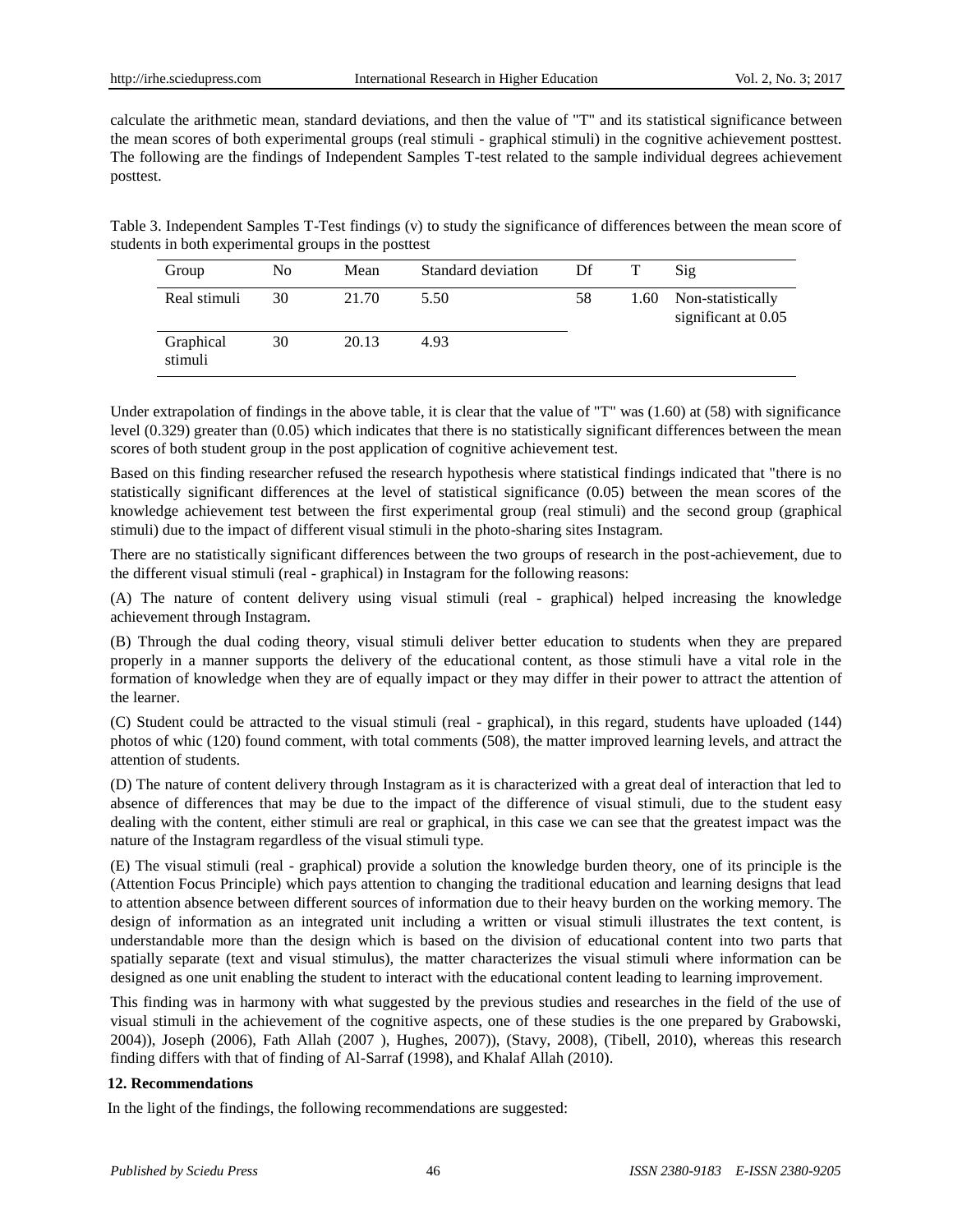- 12.1 Taking advantage of the visual stimuli (real graphical) in the presentation of the different courses, due to its good interactive and attract the attention of students.
- 12.2 Using different types of visual stimuli other than the photos in photo-sharing sites such as the video clips, graphical photo and maps for high school students.
- 12.3 Encouraging faculty members to use of visual stimuli (real graphical) and establishing educational accounts in Instagram helping them in both teaching and learning processes and interaction.
- 12.4 To study the relationship between different types of visual stimuli in photo sharing with other grades, and assess their impact on many of the dependent variables.
- 12.5 Conducting further studies that discuss the impact of visual stimuli in photos sharing sites on other educational programs.

#### **References**

- AbdulHadi, Mohammed Abdulrahman, & Abdul-Hafith Mohammed. (2004). A comparative study for using the graphical photos in the social and science studies by the preparatory students – faculty of education magazine – Tanta university –December.
- Abu Gamar, & Amal Mutwali Ibrahim. (2011, April 13-14). The importance of visual photo for theatre students at the quality education establishments in Egypt, presented at the sixth yearly Arabic scientific conference and the third one worldwide – Egypt, pp155-179.
- Akpinar, E., & Ergin, O. (2008, June). Fostering Primary School Students' Understanding of Cells and Other Related Concepts with Interactive Computer Animation Instruction Accompanied by Teacher and Student-Prepared Concept Maps. *Asia-Pacific Forum on Science Learning and Teaching, 9*(1), 10. Hong Kong Institute of Education. 10 Lo Ping Road, Tai Po, New Territories, Hong Kong.
- Al-Amoudi, Ghada Abdullah (2009). Social softwares in the education used in the social networking as a form" a paper raised in the first international conference for electronic learning and distance education – Saudi Arabia – Riyadh.
- Al-eraimia, & Badria Nasser Mohammed. (2011, Dec.), the tools of the electronic communication. *Educational Development Magazine*, Omman Sultunate, 1-15.
- Al-Hadlaq, & Abdullah Abdul-aziz. (2012). The good educational computer software specifications under viewpoint of the Saudi educators and designing a form of assessment. *King Saudi University Magazine, 4*, 432-463.
- Al-Halfawi, & Waleed Salim. (2009). Design of electronic education system based on some web applications 2.0 and its effectiveness in the development of the cognitive achievement and creative thinking toward its use by the education technology students. *Studies and Researches*, Cairo, Egyptian society of education technology*, 19*(4).
- Al-Hasri, & Ahmed Kamil. (2004). The explanatory figures reading and to which extent they are available in the imaged questions in the preparatory science exams books. *Scientific Education Magazine*, Egypt, 15-17.
- Al-Hindawi, & Ali Faleh. (2005). *Development psychology*. Al-Ain, University Book House.
- Al-Jazzar, & Nagafa Gotb. (1994). Assessing the skill for reading the photos included in the history books by the high school first class. *Curriculum and Teaching Methods*, Egypt 29.
- Al-Galabi, Sawsan. (2005). *The fundamentals of building psychological and educational tests& measurements.* Damascus, Ala'a Al-din house.
- Al-Khalifa, & Hind Sulaiman. (2006, Dec. 2-6). Web 2.0 techniques utilization in the education and electronic training service. *Presented to the 4th Saudi technical conference for vocational training,* Riyadh.
- Al-Omary, & Aysha Balheesh Al-Jazzar. (2012). *Educational means and material*. Riyadh, Al-Roshd library.
- Cobb, J. (2008, December). *E-learning 2.0 for associations Learning.* Retrieved December 20, 2014, from http://www.tagoras.com/learning20/.
- Computer and information technology. (2015). Riyadh, ministry of education, Hamid Mohammed Abdul Maqsoud Abdullah (2004), development of the visual stimuli in the hearing-impaired students from the viewpoint of the students and teachers. *Educational and Social Studies,* Egypt (2004) 449-452.

Environment. *Nursing Clinics of North America*, *43*(4), 575-582.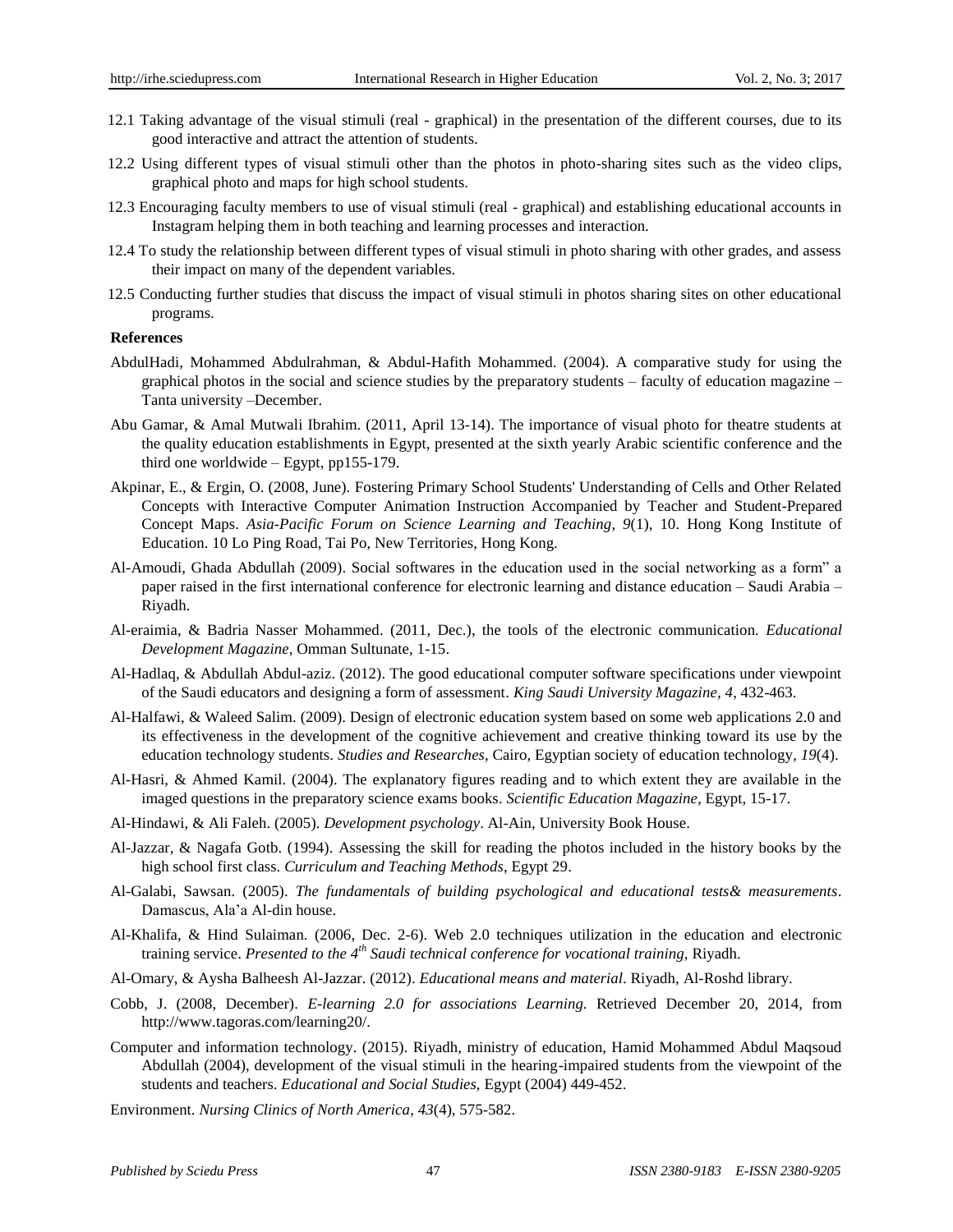- Fath Allah, & Mohwar Abdul-Salam. (2007). *The effect of interaction between the graphical photos and the cognitive style on the achievement, applied on the fifth grade science book.* Gulf massage- Saudi Arabia pp.47-114.
- Grabowski, B. (2004). The Effects of Various Animation Strategies in Facilitating the Achievement of Students on Tests Measuring Different Educational Objectives. *Association for Educational Communications and Technology*, 27th, Chicago, IL, October 19-23.
- Hochman, N., & Schwartz, R. (2012, May). Visualizing Instagram: Tracing cultural visual rhythms. In *Proceedings of the Workshop on Social Media Visualization (SocMedVis) in conjunction with the Sixth International AAAI Conference on Weblogs and Social Media* (ICWSM–12), pp. 6-9.
- Hu, Y., Manikonda, L., & Kambhampati, S. (2014). *What we Instagram A first analysis of Instagram photo content and user types*. Proc. AAAI ICWSM.
- Khalafullah, Mohammed Jabir. (2010). Visual stimuli density difference effectiveness (reality symbolism) recently presented in the Internet in the presentation of library education proposal program for the preparatory students. Al-Azher University, pp. 131-194.
- Khamis, Mohammed Atia. (2003). Education technology processes, Cairo, Dar Al-kalma house. Dosougi, Mohammed Ibrahim (19-20 2006):technological innovations and their impact on the learning and education environment. *Presented to the 4<sup>th</sup> yearly conference – talented and gifted discovery in the Arabic world – Egypt*, pp. 455-508.
- Klopfer, E., Osterweil, S., Groff, J., & Haas, J. (2009). Using the technology of today, in the classroom today. The instructional power of digital games, social networking, simulations, and how teachers can leverage them. *The Education Arcade*, 1-21.
- Kucuktunc, O., Sevil, S. G., Tosun, A. B., Zitouni, H., Duygulu, P., & Can, F. (2008). Tag suggestr: Automatic photo tag expansion using visual information for photo sharing websites. *Semantic Multimedia*, Springer Berlin Heidelberg, 61-73.
- Marbach-Ad, Gili, Rotbain, Yosi, & Stavy, Ruth. (2008). Using Computer Animation and Illustration Activities to Improve High School Students' Achievement in Molecular Genetic*s*. *Journal of Research in Science Teaching*, *45*(3), 273-292.
- Mostafa, Akram Fathi. (2006). *Educational Internet site production – educational contemporary vision and patterns.* Cairo, Al-Kotob House.
- Nov, O., & Ye, C. (2008). Community photo sharing: Motivational and structural antecedents. *ICIS 2008 Proceedings,* 91.
- Othman, Mostafa Sayed, & Othman, Omnai Sayed. (1994). *A vision in learning using the small technologies*. Cairo, Roz Al-Yousif Printing Press.
- Paivio, A. (2006). *Dual coding theory and education*. Ponenciapresentadaen: Pathways to Literacy Achievement for High Poverty Children, University of Michigan. Retrieved December 20, 2014, from http://www.umich.edu/~rdytolrn/pathwaysconference/pathways. html.
- Ra, M. R., Govindan, R., & Ortega, A. (2013, February). *P3: Toward Privacy-Preserving Photo Sharing.* In NSDI pp. 515-528.
- Rundgren, C. J. A., & Tibell, L. (2010). Critical Features of Visualizations of Transport through the Cell Membrane: An Empirical Study of Upper Secondary and Tertiary Students' Meaning-Making of a Still Photo and an Animation. *International Journal of Science and Mathematics Education*, *8*(2), 223-246.
- Sadig, Amal, & Abu Hatab. (1996). *Educational psychology*. Anglo Libraray.
- Schlosser, P. A. (2010). Pedagogical Praxis Surrounding the Integration of Photography, Visual Literacy, Digital Literacy, and Educational Technology into Business Education Classrooms A Focus Group Study. *Doctoral dissertation*, University of Minnesota.
- Shawgi, Ismail. (2007). Cairo (2003): building a system to present the curriculum through the Internet and the relevant impact on the student in the networking-dependant learning. *Doctorate dissertation,* Halwan University, Egypt.